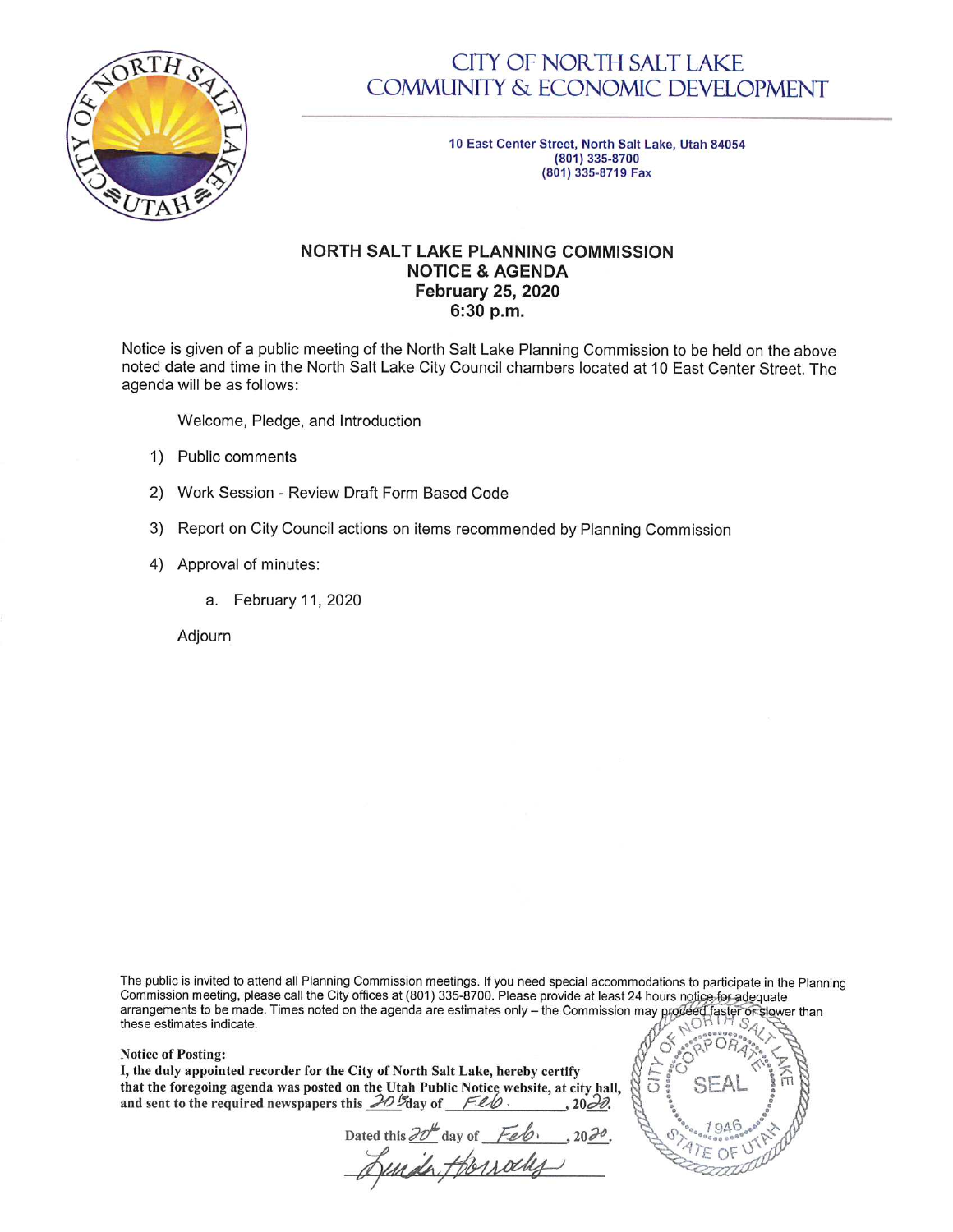| 1              | <b>CITY OF NORTH SALT LAKE</b>                                                                                                                                                                    |                                                                                                |  |  |
|----------------|---------------------------------------------------------------------------------------------------------------------------------------------------------------------------------------------------|------------------------------------------------------------------------------------------------|--|--|
| $\overline{2}$ | PLANNING COMMISSION MEETING                                                                                                                                                                       |                                                                                                |  |  |
| 3              | <b>FEBRUARY 16, 2020</b>                                                                                                                                                                          |                                                                                                |  |  |
| 4              |                                                                                                                                                                                                   |                                                                                                |  |  |
| 5              |                                                                                                                                                                                                   | <b>DRAFT</b>                                                                                   |  |  |
| 6              |                                                                                                                                                                                                   |                                                                                                |  |  |
| 7              | Commission Chair Ted Knowlton called the meeting to order at 6:31 p.m. and Kent Kirkham led                                                                                                       |                                                                                                |  |  |
| 8              |                                                                                                                                                                                                   | those present in the Pledge of Allegiance.                                                     |  |  |
| 9              |                                                                                                                                                                                                   |                                                                                                |  |  |
| 10             | PRESENT:                                                                                                                                                                                          | <b>Commission Chair Ted Knowlton</b>                                                           |  |  |
| 11             |                                                                                                                                                                                                   | Commissioner Stephen Garn<br><b>Commissioner Kent Kirkham</b>                                  |  |  |
| 12<br>13       |                                                                                                                                                                                                   | Commissioner William Ward                                                                      |  |  |
| 14             |                                                                                                                                                                                                   | Commissioner BreAnna Larson                                                                    |  |  |
| 15             |                                                                                                                                                                                                   | Commissioner Alisa Van Langeveld                                                               |  |  |
| 16             |                                                                                                                                                                                                   |                                                                                                |  |  |
| 17             | <b>EXCUSED:</b>                                                                                                                                                                                   | <b>Commissioner Brandon Tucker</b>                                                             |  |  |
| 18             |                                                                                                                                                                                                   |                                                                                                |  |  |
| 19             | STAFF PRESENT: Sherrie Llewelyn, Community Development Director; Kate Werrett,                                                                                                                    |                                                                                                |  |  |
| 20             | Planner; Andrea Bradford, Minutes Secretary.                                                                                                                                                      |                                                                                                |  |  |
| 21             |                                                                                                                                                                                                   |                                                                                                |  |  |
| 22             |                                                                                                                                                                                                   | OTHERS PRESENT: Dee Lalliss, resident.                                                         |  |  |
| 23             |                                                                                                                                                                                                   |                                                                                                |  |  |
| 24             |                                                                                                                                                                                                   | 1. PUBLIC COMMENTS                                                                             |  |  |
| 25             |                                                                                                                                                                                                   |                                                                                                |  |  |
| 26             | There were no public comments.                                                                                                                                                                    |                                                                                                |  |  |
| 27             |                                                                                                                                                                                                   |                                                                                                |  |  |
| 28             |                                                                                                                                                                                                   | 2. CONSIDERATION OF PROPOSED SUBDIVISION TITLE AMENDMENTS                                      |  |  |
| 29             |                                                                                                                                                                                                   |                                                                                                |  |  |
| 30             | Chair Knowlton asked for the major reasons behind why the City revised Title 13 Subdivision<br>Regulations. Sherrie Llewelyn replied the major reasons included that the current regulations      |                                                                                                |  |  |
| 31<br>32       |                                                                                                                                                                                                   |                                                                                                |  |  |
| 33             | were not in compliance with State Code in some areas, the current regulations for subdivisions<br>were not all in one area of the code, to make the processes easier and more understandable, and |                                                                                                |  |  |
| 34             | the directive from the moratorium to make better defined PUD standards related to setbacks, etc.                                                                                                  |                                                                                                |  |  |
| 35             |                                                                                                                                                                                                   |                                                                                                |  |  |
| 36             |                                                                                                                                                                                                   | Sherrie Llewelyn then reviewed each chapter of Title 13 with a brief overview of each chapter. |  |  |
| 37             | Chapter 1 included purpose, definitions, and method for appeals. Chapter 2 included                                                                                                               |                                                                                                |  |  |
| 38             | administration and applications with information on certificate of occupancy and Chapter 3                                                                                                        |                                                                                                |  |  |
| 39             | included the conceptual plan process including vesting. She explained that in the current code the                                                                                                |                                                                                                |  |  |
| 40             | concept plan was to be reviewed by the parks, trails, arts and recreation advisory board and asked                                                                                                |                                                                                                |  |  |
| 41             |                                                                                                                                                                                                   | the Commission if they would like to keep this practice and implement it.                      |  |  |
| 42             |                                                                                                                                                                                                   |                                                                                                |  |  |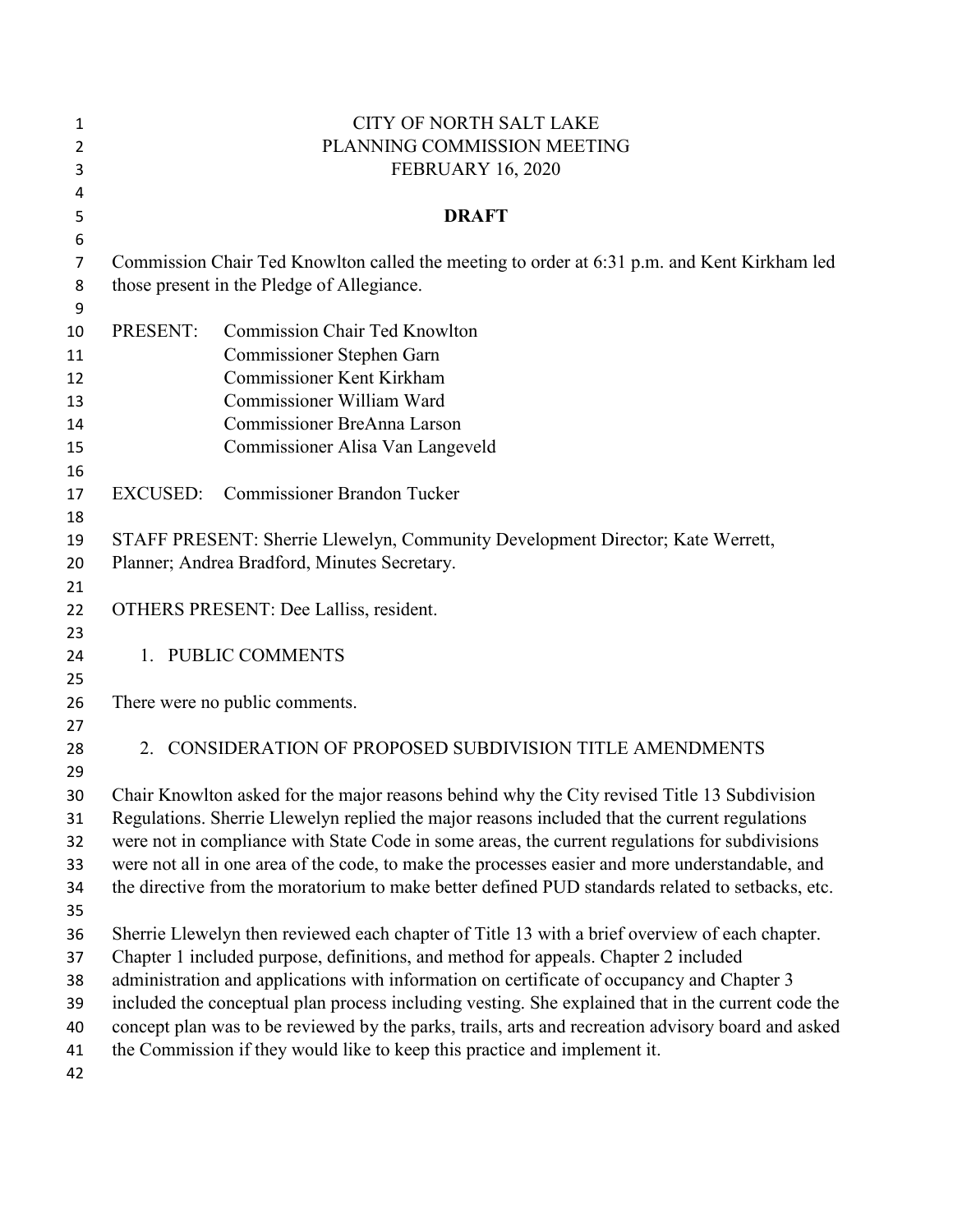City of North Salt Lake Planning Commission Meeting February 11, 2020 Page 2

- Commissioner Kirkham asked what would be the easiest process for the City. Sherrie Llewelyn
- replied that if there was a concept plan with parks space that it be referred to the Parks and Arts
- Board for review and comment before preliminary plan review. This way only the larger
- developments with park/open space and trails would be reviewed by the Board. She suggested
- 47 the wording be changed to "The Planning Commission may refer the concept plan to the Parks
- and Arts Board if trails and parks are included in the concept plan."
- 
- Commissioner Ward asked about instances where a park/open space or trail was not proposed
- but the Parks and Arts board had insight such as a future trail connection. Sherrie Llewelyn
- replied that staff should know of future plans including the Public Works Director, David
- Frandsen, who attended both the Parks and Arts Board and the Development Review Committee
- (DRC) meetings.
- 
- Commissioner Garn asked about the process and if it would take more time if the Planning
- Commission reviewed a concept plan, the Parks and Arts Board reviewed the plan and then the
- comments came back to the Commission. Sherrie Llewelyn clarified that the Commission would
- make recommendations to the City Council with a recommendation that the Parks and Arts
- Board review the concept plan. The City Council would then receive comments on the concept
- plan from both the Commission and the Board at the same time.
- 
- Commissioner Kirkham commented that the City was on the right path. Commissioner Van
- Langeveld said that based on her experience with the Parks and Arts Board that this type of
- review would help to ensure that the parks met the needs of residents such as a dog park, types of
- trails, etc.
- 
- Sherrie Llewelyn said that another change to Title 13 included clarifying when the concept and
- preliminary plans expired. Chapter 4 addressed minor subdivisions and a shortened review
- process and Chapter 5 focused on major subdivisions including changes to preliminary design
- plan, the process through to final plat approval, and assigning an address to corner lots based on
- which direction the home is most likely to front. Chapter 5 also included updates to detention
- basins, approval of the final plat, and warranty bonds. Chapter 6 included requirements for
- planned unit developments as well as recreational vehicle and mobile home developments. The
- main changes to the PUD section included density calculations and setbacks. She said the City
- Council recommended changing the perimeter setback to 25 feet if the home had more than two
- stories against the property line to help preserve privacy. Mrs. Llewelyn explained that staff
- visited many North Salt Lake townhome developments built in the last several years, took
- measurements of all the spaces, and determined setbacks based off those observations and
- measurements. She also said the form based code would apply in the town center area while
- these proposed amendments would apply to other PUDs.
- 
- The Commission then discussed minimum and maximum setbacks and Planned (P) Districts
- related to the proposed ordinance changes.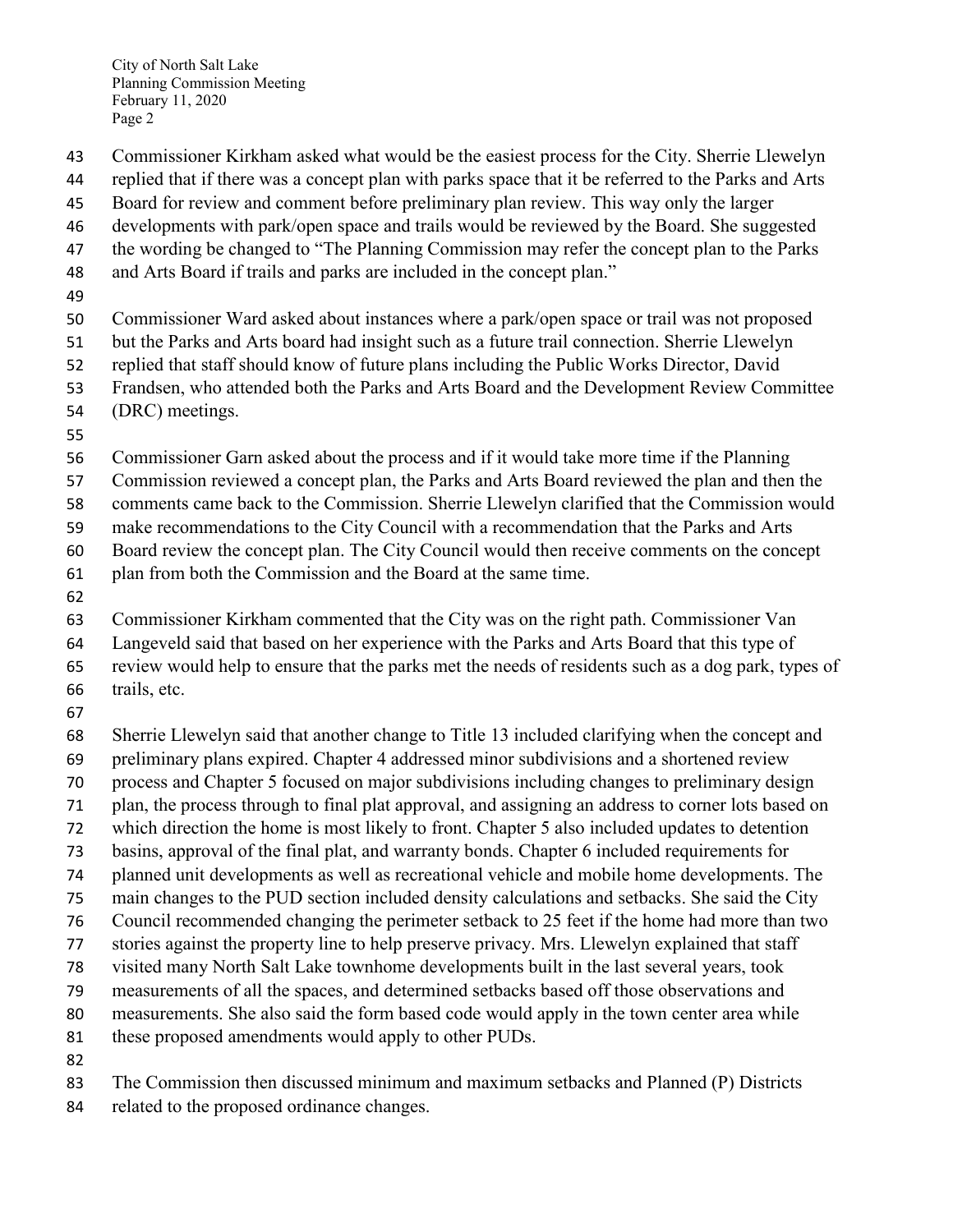- Commissioner Van Langeveld asked if the proposed distances would have met the needs of the
- recent developments that had resident pushback. Commissioner Kirkham felt that the proposed
- setbacks would have helped but some residents would have disapproved of the development
- regardless. Chair Knowlton clarified that if the proposed setbacks were applied to every
- development over the last few years that he would not have been comfortable with the distances
- such as in the town center area.
- 
- Sherrie Llewelyn said that these PUD ordinance changes would be applied to R1-10 to RM-7 zones, etc. Commissioner Ward said the developments that were controversial were P Districts with everything to be negotiated.
- 
- Sherrie Llewelyn then reported that another change to the code for a PUD included specifying
- the standards for establishing an HOA. This would establish a policy for developers to setup the
- care and funding of an HOA for the first several years of operation including a reserve fund
- established through a percentage of the closing costs. She said the condominium and mobile
- home sections were updated to comply with the fair housing act.
- 
- Chapter 7 included plat amendments and lot line adjustments. Under the current code plat amendments require a public hearing even though subdivisions do not require public hearings. The amendment would align with State Code and would only require a public hearing for a plat
- amendment if a public street or trail was vacated.
- 
- Sherrie Llewelyn gave the example of a development in which a developer platted 18 units as
- one lot under a plat amendment. The developer only paid \$500 for staff to review all those units.
- Changes were made to ensure that a plat amendment was clarified as the rearranging of lot lines
- and not the creation of a new lot. This would ensure developers were paying their costs and the
- City was not overburdened.
- 
- Chapter 8 included general requirements such as the layout, design, lots, streets, landscaping, etc.
- One addition to the subdivision ordinance now specifies that each lot would need a buildable area of 5,000 square feet with less than 30% slope.
- 
- Chair Knowlton asked how much vacant land was still available for subdivision. Sherrie
- Llewelyn replied The Cove, several parcels along Redwood Road, and any annexed land.
- 
- Chair Knowlton then commented on block length and said the requirements were too loose with
- a minimum of 400 feet and a maximum of 1,000 feet. He said this may not matter unless there
- was an annexation but suggested a change to section **13-8-030: Blocks A. Block Length** to read:
- "Generally blocks shall be a minimum of three hundred feet (300') with maximum length of
- seven hundred feet (700'). In blocks over six hundred feet (600') in length, a dedicated walkway
- 126 through the block, at approximately the center of the block is required where feasible."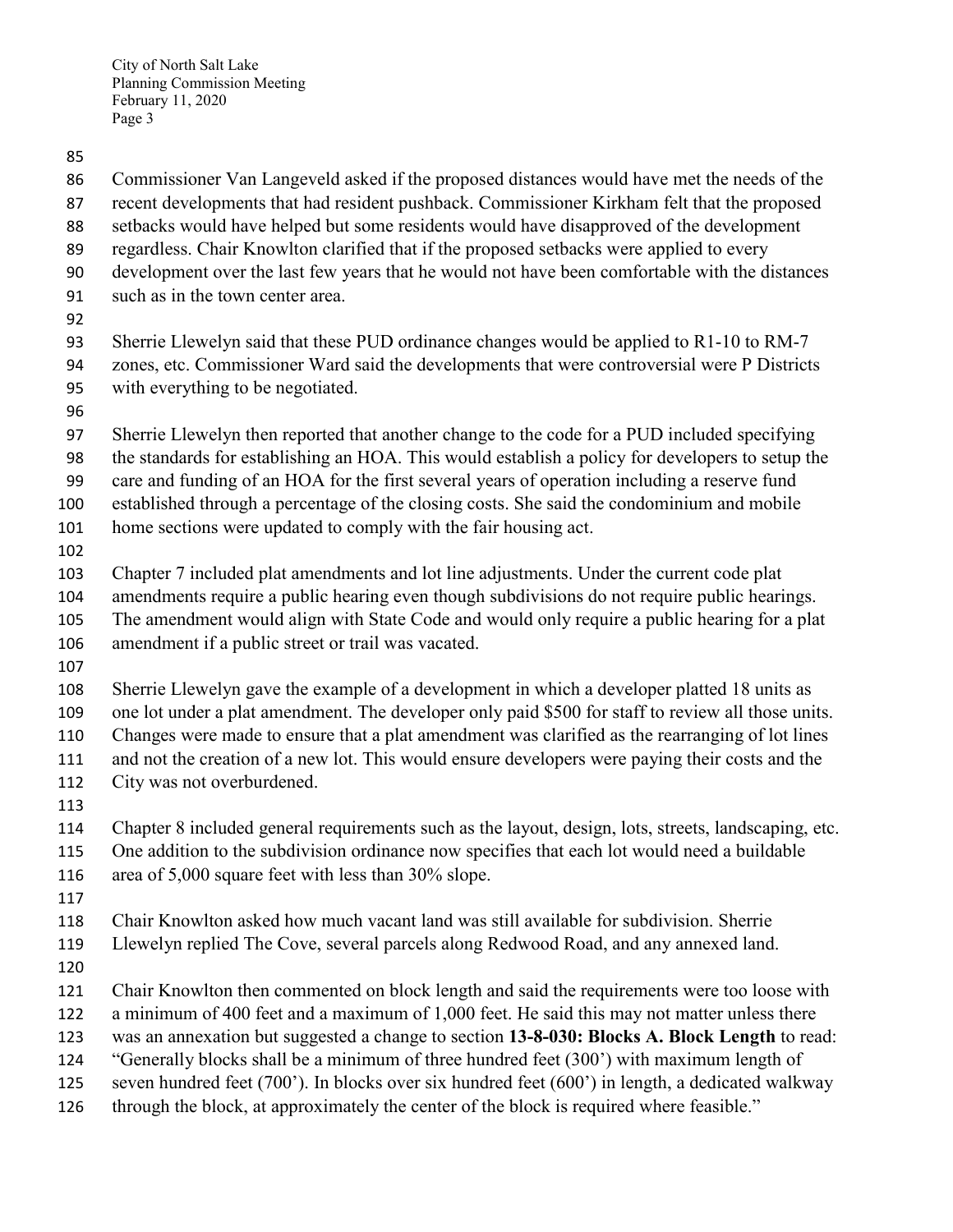- The Commission discussed street widths (public and private) and lot sizes including right of
- way, alleys and private streets. A comparison was done to existing street widths in areas such as
- Foxboro and the current code requirements. They determined not to make any changes to the
- street and right of way widths at this time.
- 
- Other changes in Chapter 8 included not permitting street names to contain a cardinal direction, limiting streets to a maximum grade of 10%, etc.
- 
- Commissioner Van Langeveld asked about the procedure of street naming and if there was a way to encourage developers to name the streets after important people or things from City history.
- Sherrie Llewelyn said that Chapter 9 was related to essential improvements such as design standards, required improvements, curb, gutter, sidewalks, storm drainage, fencing, etc.
- 
- **Commissioner Garn moved that the Planning Commission recommend for approval the**
- **proposed amendments to the Subdivision regulations and residential zones with the following findings:**
- 
- **1) The proposed amendment is in accord with the comprehensive general plan, goals and policies of the City.**
- **2) Changed or changing conditions make the proposed amendment reasonably necessary to carry out the "purposes" stated in this title.**
- 
- **Commissioner Van Langeveld seconded the motion. The motion was approved by Commissioners Knowlton, Kirkham, Garn, Ward, Tucker, Larson and Van Langeveld. Commissioner Tucker was excused.**
- 
- 3. DISCUSSION OF FORM BASED CODE AND SCHEDULE OF REVIEW
- 
- 
- Sherrie Llewelyn asked if the Planning Commission would prefer to review the draft of the form based code once more or if a joint work session should be scheduled with the City Council. The 158 Planning Commission determined to review the form based code again at their February  $25<sup>th</sup>$ 159 meeting and to tentatively schedule a joint work session on March  $10<sup>th</sup>$ .
- 
- 4. REPORT ON CITY COUNCIL ACTIONS ON ITEMS RECOMMENDED BY PLANNING COMMISSION
- 
- Sherrie Llewelyn reported that the City Council adopted the changes recommended by the
- Planning Commission to the residential zones ordinance. She said next week she would present
- the subdivision amendments to the Council, the Village Station site plan, the consideration of a
- vacation of Orchard Drive, a beer license for Maverik, and an amendment to Title 4 related to the
- noise ordinance and delivery unloading/loading times.